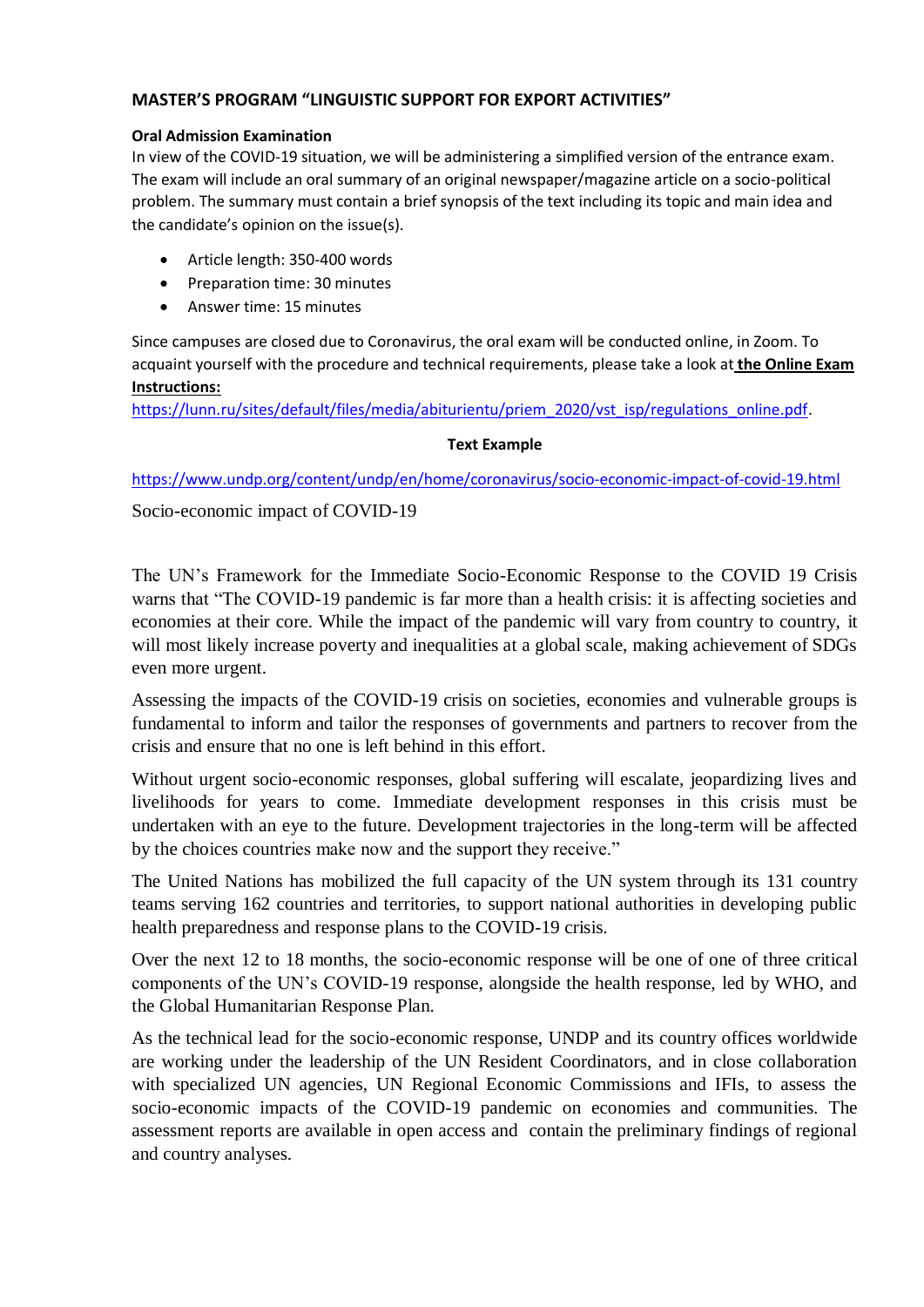## **FULL TIME GRADUATE STUDY - MASTER'S PROGRAMME "EDUCATIONAL DEVELOPMENT "**

## **Admissions Examination**

In view of COVID-19 outbreak , we administer an online entrance exam. The exam procedure includes an oral summary of an original newspaper/magazine article on a range of educational issues and The summary must contain a brief synopsis of the text including its topic and main idea and the candidate's opinion of the issue(s).The summary is followed by a conversation with the examiners.

- Article length: 550-600 words
- Preparation time: 30 minutes
- Answer time: 15 minutes

Since campuses are closed due to Coronavirus, the oral exam will be conducted online, in Zoom. To familiarize yourself with the exam procedure and technical requirements, please take a look at **the Online Exam Instructions:**

[https://lunn.ru/sites/default/files/media/abiturientu/priem\\_2020/vst\\_isp/regulations\\_online.p](https://lunn.ru/sites/default/files/media/abiturientu/priem_2020/vst_isp/regulations_online.pdf) [df.](https://lunn.ru/sites/default/files/media/abiturientu/priem_2020/vst_isp/regulations_online.pdf)

We want to reassure applicants that LUNN admissions officers and examiners are committed to doing all they can to minimise the impact of COVID-19 on your admission to the University!

#### **Text Example**

#### **https://www.bbc.co.uk/news/uk-wales-50126863**

## **Youth parliament: schools must teach more life skills**

By Bethan Lewis BBC Wales education correspondent

22 October 2019

**Schools should teach more life skills to avoid producing "A\* robots with no knowledge of the real world", the Welsh Youth Parliament has said.**

Its first major review suggested life skills such as dealing with grief and arranging a mortgage should be part of children's education.

It called for the new curriculum to be amended on the basis of its findings.

The Welsh Government agreed life skills were important and the new curriculum would develop "capable learners".

Education Minister Kirsty Williams will address the recommendations when the Youth Parliament meets on Friday.

The report identified "large gaps" in the life skills being taught in schools as well as too much emphasis on exams.

"We currently leave school with a handful of skills but no knowledge on how to speak in public, clean, maintain healthy relationships, buy cars, apply for mortgages, road safety, and many other skills that are needed to succeed in life", it said.

## **What do young people think?**

More than 2,500 young people were questioned as part of the Welsh Youth Parliament's research.

It suggested that more than eight out of 10 young people had been taught about internet safety and dealing with bullying, only around one in 10 had learned about dealing with grief or political education.

When asked which life skills should be taught, almost three-quarters of the young people questioned chose life-saving and dealing with stress.

Kyra, 15, from Ysgol Nantgwyn in Tonypandy, agreed children should be taught more life skills generally to prepare them for leaving school.

"A lot of people probably come out of school after having so much support and then we just don't, it's all gone, and a lot of people are going to be lost from that," she said.4, said many youngsters do not have basic financial knowledge, like the difference between a credit and debit card

Tomas, 14, said financial literacy was one of the most important skills.